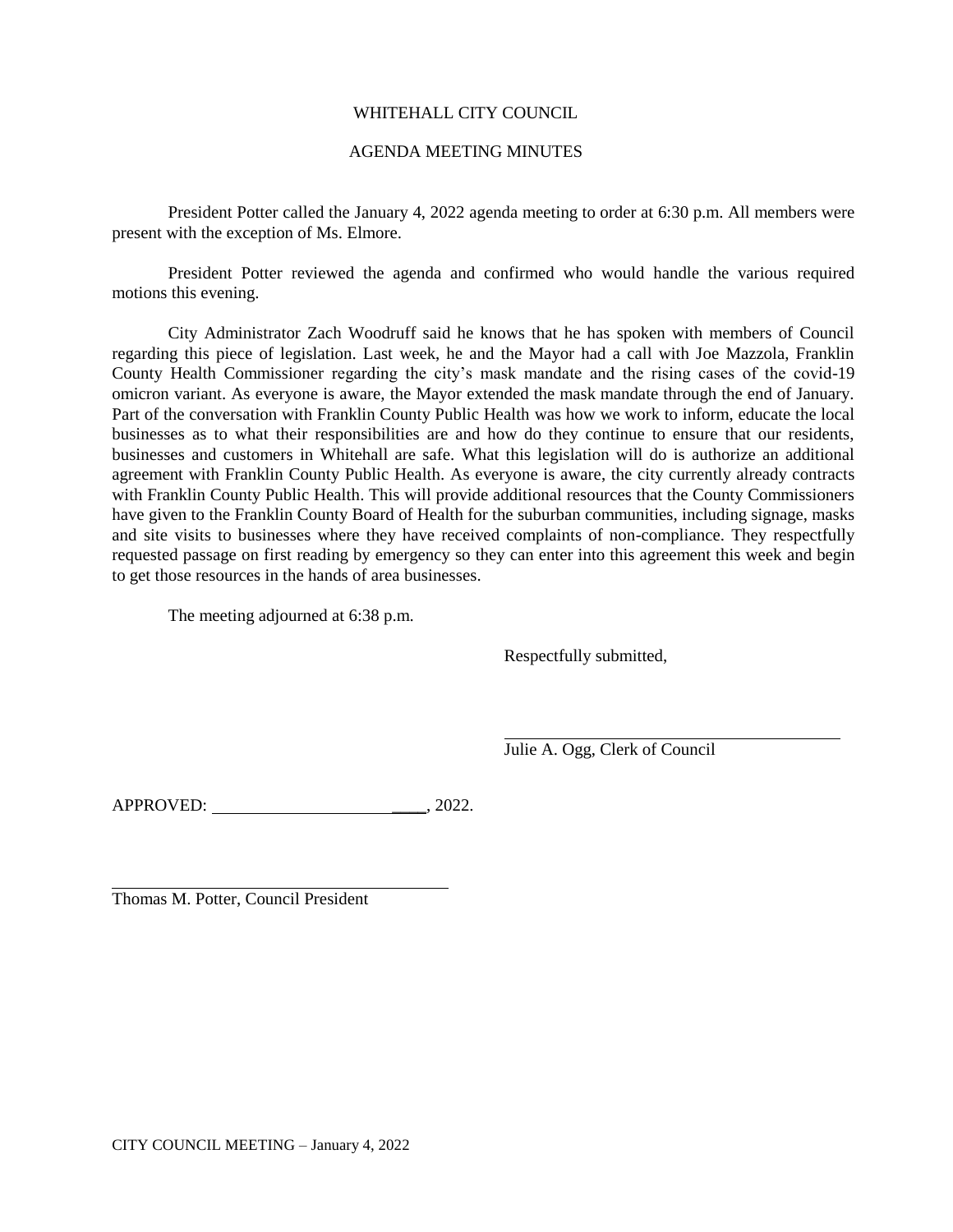### WHITEHALL CITY COUNCIL MEETING

### **MINUTES –** January 4, 2022

President Potter called the regular meeting of Whitehall City Council to order at 7:00 p.m. on Tuesday, January 4, 2022.

At President Potter's request, everyone rose for a moment of silence. Those assembled then recited the Pledge of Allegiance.

On roll call by the clerk, the following members of council were present:

Bob Bailey Gerald Dixon Karen Conison Wes Kantor Jo Anna Heck Amy Smith

Mr. Bailey moved to excuse the absent member and Mr. Kantor seconded the motion. There was no discussion. On a roll call vote, all members responded in the affirmative and Chairperson Elmore was excused.

### APPROVAL OF MINUTES:

Ms. Conison moved to approve the December 21, 2021, agenda and regular meeting minutes. Mr. Kantor seconded the motion. There was no discussion. On a roll call vote, all members responded in the affirmative and the minutes were approved as submitted.

# POLL PUBLIC:

No comments at this time.

# STANDING COMMITTEE REPORTS:

There were no Standing Committee Reports.

# OFFICIALS' REPORTS

Mayor Kim Maggard – she wished everyone a Happy New Year. She welcomed the new City Council members, Amy Smith Ward 3 and Gerald Dixon Ward 1. She knows they both will do excellent and she appreciates the hard work she knows they will do. She asked for Councils consideration on Ordinances 127-2021, 128-2021, 129-2021 130-2021 that will be heard in the public hearing, also Ordinance 001-2022 for passage on emergency measure.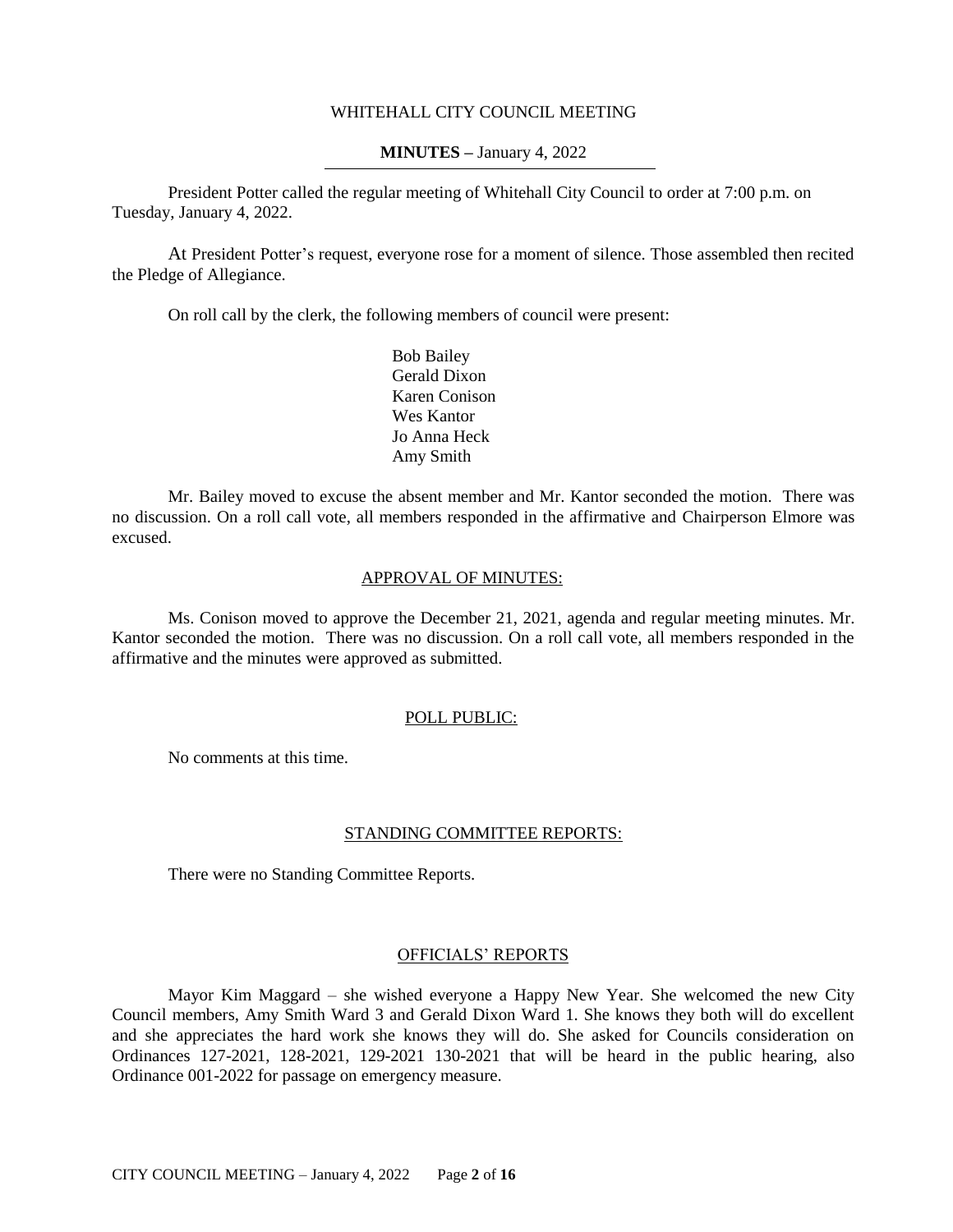City Administrator Zach Woodruff – he wished everyone a Happy New Year. He asked for favorable consideration on Ordinance 001-2022.

City Attorney Michael Bivens – he thanked everyone for coming out tonight. The official report from the City Attorney's Office, to report in the month of December, the City Attorney's Office handled two hundred forty two cases in Mayors Court and Municipal Court. Out of those two hundred forty two cases, Whitehall residents of a criminal nature committed thirty-nine of those cases. That is about sixteen percent. Year to date, the City Attorney's Office they were able to effectively prosecute about three thousand five hundred thirty nine cases for the year 2021. Out of the three thousand five hundred thirty nine cases, Whitehall residents of a criminal nature committed five hundred thirty four of those cases, which is about fifteen percent. If anyone saw the news recently, Police Chief Crispen was speaking predominately as it relates to the felony statistics in the City of Whitehall and he made the statement that non-Whitehall residents commit seventy-five percent of the felony cases committed in the City of Whitehall. This tends to track the reports given to Council every month and tracks the same with respect to the municipal cases that his office handles. What he has done and endeavored to do, at least at the beginning of the year, he sent out an email to individuals who were identified as community leaders, public servants, social service agencies. The emails titled was Help. He is asking these individuals to come to the table to create a steering committee that they can envision and try to become solution based oriented, so they can strategically identify what they can do to stop the seventy five to eighty five percent that is coming into the City of Whitehall. Is it a program? What is it? All he knows from his experience being an attorney and prosecuting all these cases is not to put anything down with respect to government services and more police on the street. If you put one hundred police on the street, that is not going to stop the domestic violence cases. Those things occur inside of the home. Those are matters of morality, righteousness and things that happen in the day-to-day lives of the people that live in the city. His thought is to bring together community partners like that, that he is opening it up at this point and this is why he is making this statement tonight to all of them, the citizens who are there and are watching, if someone is interested in about being solution based and solution oriented, contact his office, the number is on the city's website. It is 614-237-9802 and just say that you are interested about envisioning solutions to the problems. He really believes his office is especially situated to deal with these issues. The police see one aspect. His office sees them once they have been charged, once they come in to court, once they have been convicted. What can they do from a wraparound perspective that can stop these individuals from not only doing anything else but also the individuals in their homes? Can they be solution oriented so they can start closing the doors to these types of things with the hopeful effort to create a blueprint or model sometime in the mid-summer, that they can be proud of and put forward that the City of Whitehall is actually going to do something to stop these types of crimes from happening in the city.

City Auditor Steve Quincel – he had no official report. He said this was his second day on the job and he has access to the network.

Public Safety Director Van Gregg – was not present.

Treasurer– vacant.

President Potter – advised that no Officials' Reports have been filed in the Council Office since the last meeting.

# COMMUNICATIONS, PETITIONS AND CLAIMS:

No Communications, Petitions and Claims have been filed in the Council Office since the last meeting.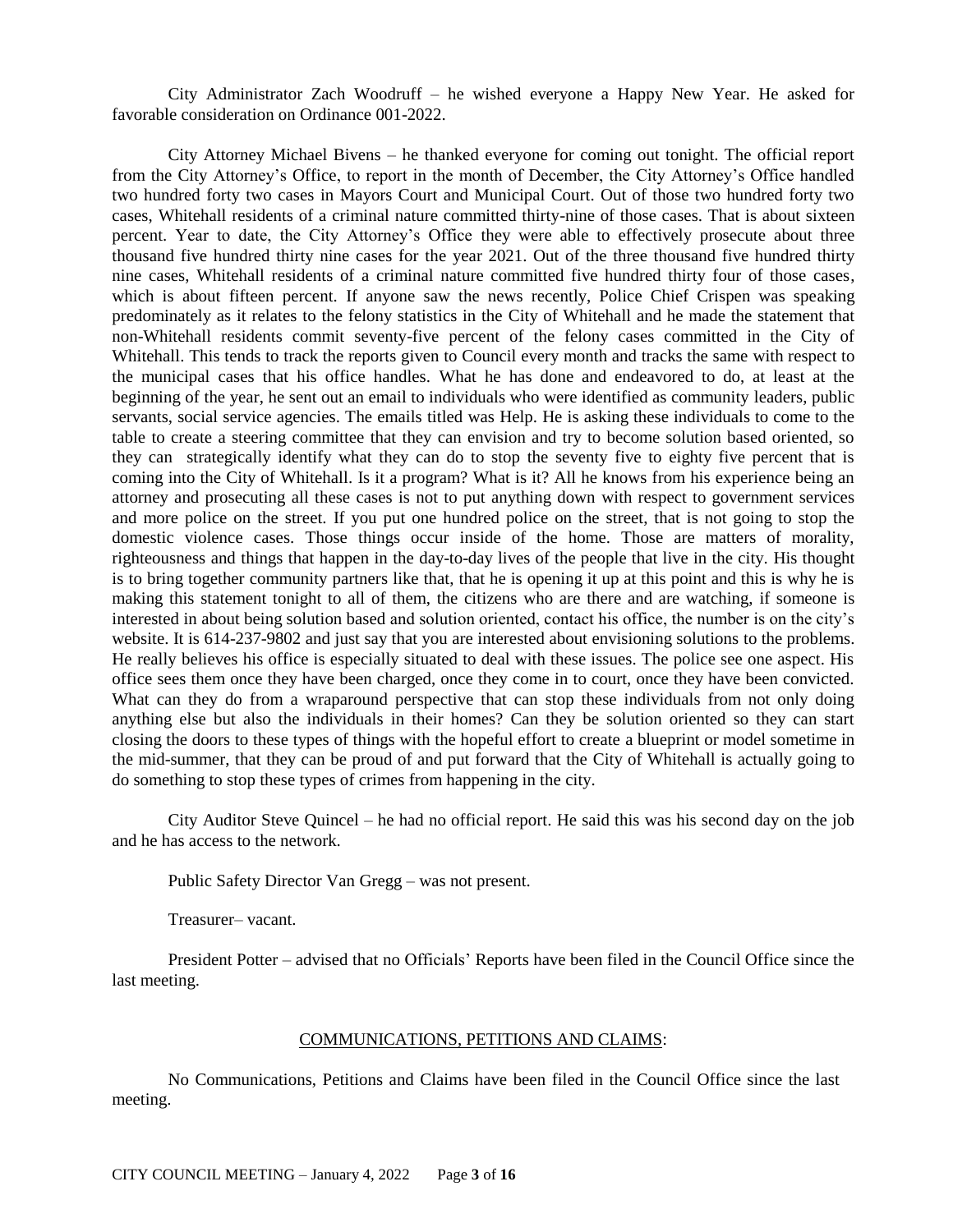### PUBLIC HEARING:

President Potter opened the public hearing on Ordinance No. 127-2021 at 7:09 p.m.

#### ORDINANCE NO. 127-2021 *was read by title only by President Potter:*

AMENDING THE ZONING MAP ATTACHED TO CHAPTER 1122 OF THE 1970 CODIFIED ORDINANCES OF THE CITY OF WHITEHALL, OHIO AND AS SUBSEQUENTLY AMENDED, CHANGING THE ZONING ON PROPERTY LOCATED ON 3540 E. MAIN STREET, AND 739 & 721 MAPLEWOOD AVENUE, PARCEL NUMBERS 090-002122, 090- 001890, 090-003640, 090-001900, 090-002485, 090-003638, 090-008240 FROM R-3 RESIDENTIAL DISTRICT AND GENERAL COMMERCE DISTRICT (GCD) TO A-2 APARTMENT DISTRICT, PROPERTY OWNED BY MAMA COMPANY INC. AND DECLARING AN EMERGENCY.

Michael Shannon, Attorney for the Applicant, 8000 Walton Parkway, New Albany, OH said he was here on a matter that has been before Council before. The primary purpose of tonight's meeting was to fulfill a commitment that was made some time ago. He has come back to Council to demonstrate the willingness to work with the neighbors and the city to try to make improvements on Woda's proposed affordable housing project down on Maplewood and Main. As Council is aware, this twenty five million dollar development is proposed to the city. Since last they met, based on meetings with you constituents, a couple of meetings conducted by his client with no attorneys present, which was probably not a good move. Based on a lot of work by the Administration and the adjoining neighbors, they made the following changes to the plan. Primarily, the changes are to the north portion of the site that butts the residential on Maplewood. Most significantly, they reduced the height of the structure from forty-five feet to thirty-four feet on the northern most portion of the drawing. Again, that is a significant step down from the original building and it is to mitigate the effect of the development on the abutting residential. They have greatly enhance the landscape plan and a particular note, on the northern portion of the site, they have added pine trees that will be a minimum of twelve feet tall upon installation with a four inch caliber which is a very significant planning commitment. There will also be a privacy fence on the northern property lines and will extend along the western line as well. It will go up as far as the four properties shown. To the north of the site, the privacy fence will extend that far up. Since they last met, on the western part of the site, the client has agreed to provide thirty-feet of right of way to facilitate the ongoing expansion of the City of Columbus to develop bike paths and pedestrian paths. At their own expense, in addition to donating the thirty-feet of right of way, on the western perimeter, they are going to construct the ten-foot pedestrian path. Since last they met, they have had a traffic study that confirmed that there is a minimal impact on the neighborhood traffic because of this development. Although not recommended by the traffic study, a strong desire of the neighbors was to get all the access off Maplewood so the client agreed to include an access off Main Street. That will be a right in access so traffic coming down Main Street heading in a westerly direction can turn into the site without going on Maplewood to access the site. One of the fundamental things that needs remembered when talking about zoning, is that obviously is safety, health and welfare and when you zone property, you zone the use; you do not zone the user. It would be discriminatory for this Council in any way, shape or form to say that they do not support this because it is affordable housing. Under the eyes of the law, it is the same as market rate housing. He spends a lot of time explaining to the neighbors that it is about sixty percent of the adjusted median income and sometimes it is as high as eighty percent or as low as thirty percent. These people are working. The housing shortage in central Ohio is evident. His daily job as a zoning attorney (?) is (?) market rate housing. This is a proper public purpose zoning of the public health, safety and welfare because they are providing affordable housing they are also removing blight upon the city. Sandusky Builders lot has been vacant for seventeen years. He represented them thirty years ago when they tried to get a cell tower on their site so they could get additional income and that was turned down by a previous Council some twenty-five years ago. When you look at that site and the blight that exists there now and the opportunity for a twenty-five million dollar development, construction jobs it will create and the revenue it will bring the city, they think from a zoning perspective, this meets the requirements of the code. The primary purpose, as you know there have been changes in the code that they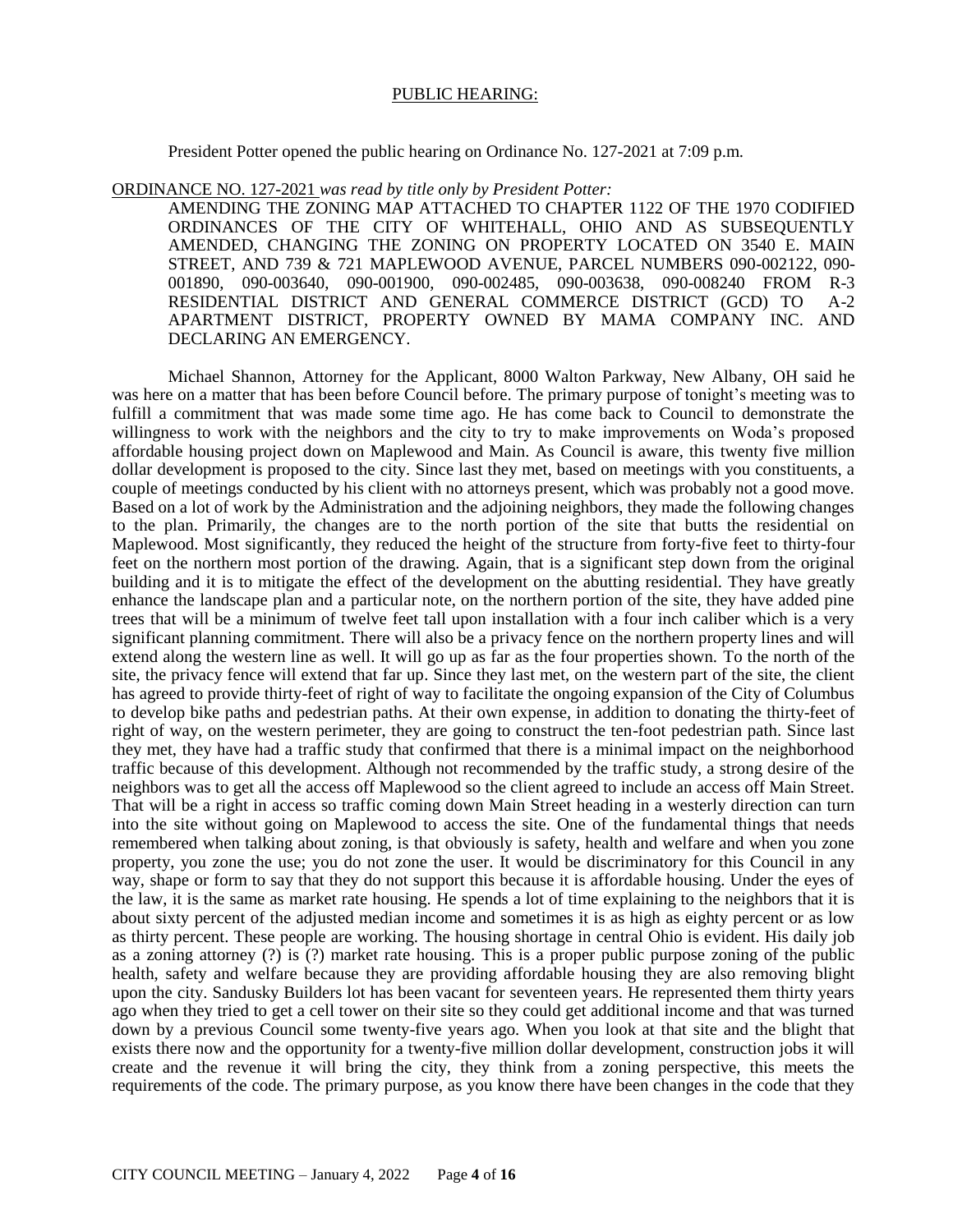made a commitment to this Council that they would (?) and work with the neighbors and that is why they are here tonight.

Chairperson Bailey said he appreciates all the changes that were agreed upon. He thinks they are in line with some of the thoughts Council had.

Mr. Shannon answered questions from Council at this time.

City Administrator Woodruff said there is not adequate spacing on the site with where the building sits to be able to facilitate the right-in right-out. Mr. Shannon is right. There are other traffic issues on Main Street that looking at it with the engineering firm did not have the space. If you look at the site plan, there is not adequate room between the building and the thirty foot easement for the right of way the city is getting to facilitate two way traffic. As they understood, the concerns of the neighborhood are getting in to the site and when they coupled that with the traffic study that was done for this project, which resulted in no call for additional mitigation. They felt this was an adequate accommodation for the project.

Councilperson Dixon asked Mr. Woodruff if what he was saying was that it is only wide enough for one lane.

Mr. Woodruff said that was correct. It is sixteen feet now, typically for a two-lane private drive, you are going to need twenty two to twenty four feet plus and there is just not the space to be able to accommodate that. One of the reasons is the building really cannot be shifted, in this area right there; there is a City of Columbus storm sewer pipe.

There was discussion as to whether people going eastbound will try to turn left into the drive. There was additional discussion on the design of the tail to discourage drivers from doing it.

Chairperson Heck asked how many units are in the building and what the breakdown was.

Mr. Shannon replied there were one hundred and two units.

Clay Cooper with Woda Copper said there are sixteen one bedroom, sixty-three two bedroom and twenty-three three bedrooms.

President Potter asked if there was a staff report they would like to share tonight.

Mr. Woodruff replied no, there is not a formal staff report with them this evening as his staff member is out ill. At the Planning Commission, she did share it and the city obviously gave a favorable staff report at that time to the Planning Commission.

President Potter asked if there were any opponents to Ordinance 127-2021.

There were no opponents.

President Potter asked if there were any proponents to Ordinance 127-2021.

There were no proponents.

After confirming with Ms. Ogg that there were no additional proponents or opponents on Ordinance 127-2021, President Potter closed the public hearing at 7:26 p.m.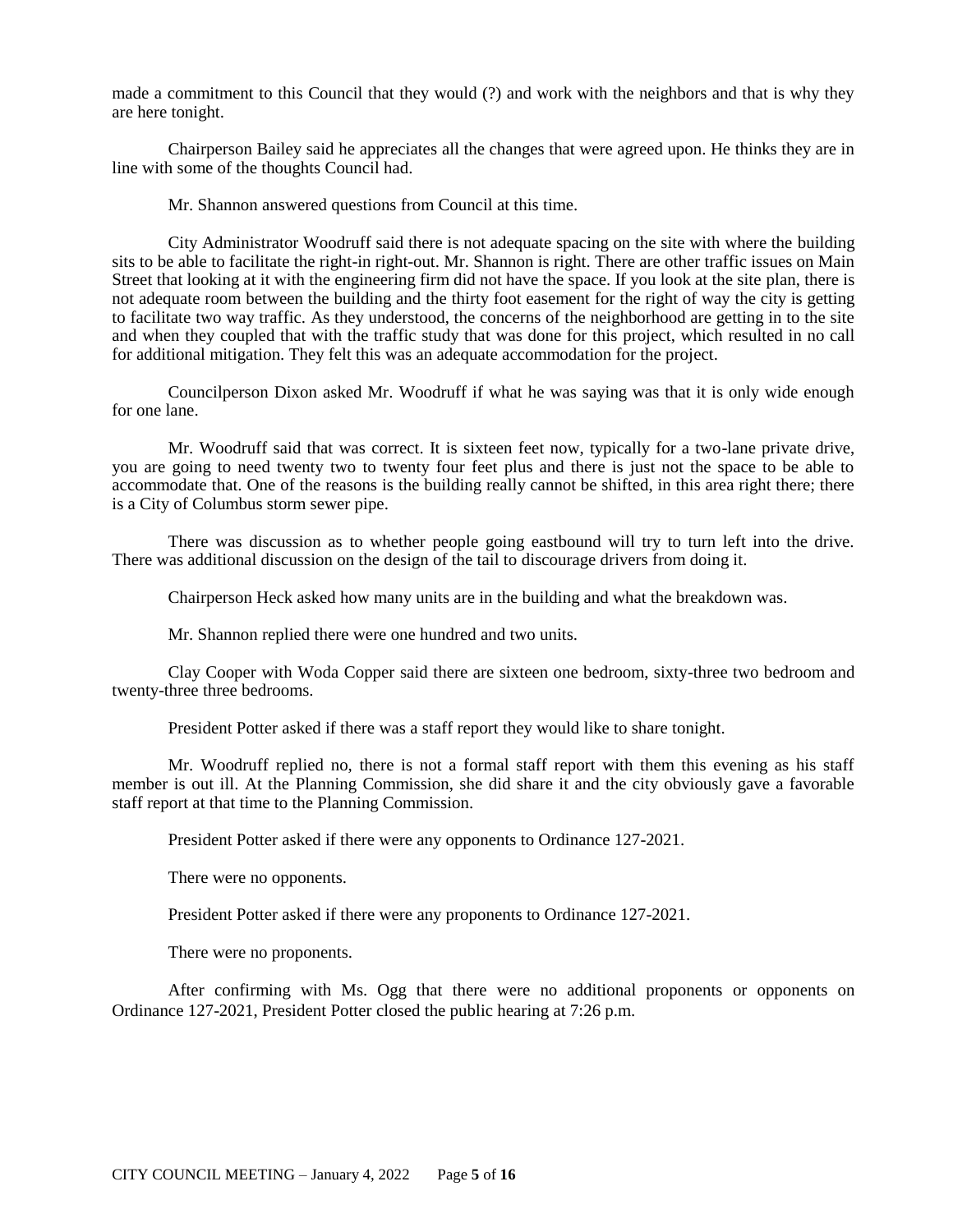President Potter opened the public hearing on Ordinance No. 128-2021 at 7:27 p.m.

ORDINANCE NO. 128-2021 *was read by title only by President Potter:*

AMENDING THE ZONING MAP ATTACHED TO CHAPTER 1122 OF THE 1970 CODIFIED ORDINANCES OF THE CITY OF WHITEHALL, OHIO AND AS SUBSEQUENTLY AMENDED, ALLOWING A SPECIAL PERMIT UNDER 1123.06(c)(7) TO ALLOW AN APARTMENT DWELLING STRUCTURE CONTAINING MORE THAN TWELVE DWELLING UNITS ON THE PROPERTY LOCATED AT ON 3540 E. MAIN STREET, AND 739 & 721 MAPLEWOOD AVENUE, PARCEL NUMBERS 090-002122, 090-001890, 090- 003640, 090-001900, 090-002485, 090-003638, 090-008240, PROPERTY OWNED BY MAMA COMPANY INC. AND DECLARING AN EMERGENCY.

Michael Shannon, Attorney for the Applicant, 8000 Walton Parkway, New Albany, OH said that the presentation he was going would be quite similar to the one he just gave. Obviously, when you are looking at zoning, is that obviously safety, health and welfare of the residents. To the extent that this project is (?) affordable housing. It removes a blighted property and it has been that was for over fifteen years. All together, the applicant is providing the public amenity of the pedestrian space and thirty feet of right-of-way, all the commitments that were made since Council considered this application merits favorable support. Not to preach to the choir, when you zone property, you zone the use; you do not zone the user.

President Potter asked if there were any questions from Council or a staff report.

There were no questions.

Mr. Woodruff said same as before. We shared a favorable staff report for this project at the Planning Commission meeting and that report is on file.

President Potter asked if there were any opponents to Ordinance 128-2021.

Carolyn McIntosh, 140 Rita Court, Whitehall, OH said she wanted to make a comment that the people have already spoken and challenged them in the Ohio Supreme Court. It is too much and (?) someone has been here for twenty-five years. There has never been an impact study. The only thing that gets impacted is the bottom line. To her it appears that is their primary motivation. Not to care about the little people. They have already spoken and she would like to see that respected.

President Potter asked if there were any proponents to Ordinance 128-2021.

Brian Savage, Savage Real Estate, said he represents the property owner. He said he has tried to sell this property for twelve years. They have worked multiple times with the city to try to find a qualified useable tenant to take over the property. Going through the different processes, they have been diligent listening to the city and what they wanted. They felt that this contract was going to be the best use for that property and it would help initiate future development. As a real estate broker or as a developer, they know that blighted areas, once they start redevelopment it will start the process for additional development. With this development, they feel that this is going to be the catalyst to move things forward and they hope the city approves it.

After confirming with Ms. Ogg that there were no additional proponents or opponents on Ordinance 128-2021, President Potter closed the public hearing at 7:32 p.m.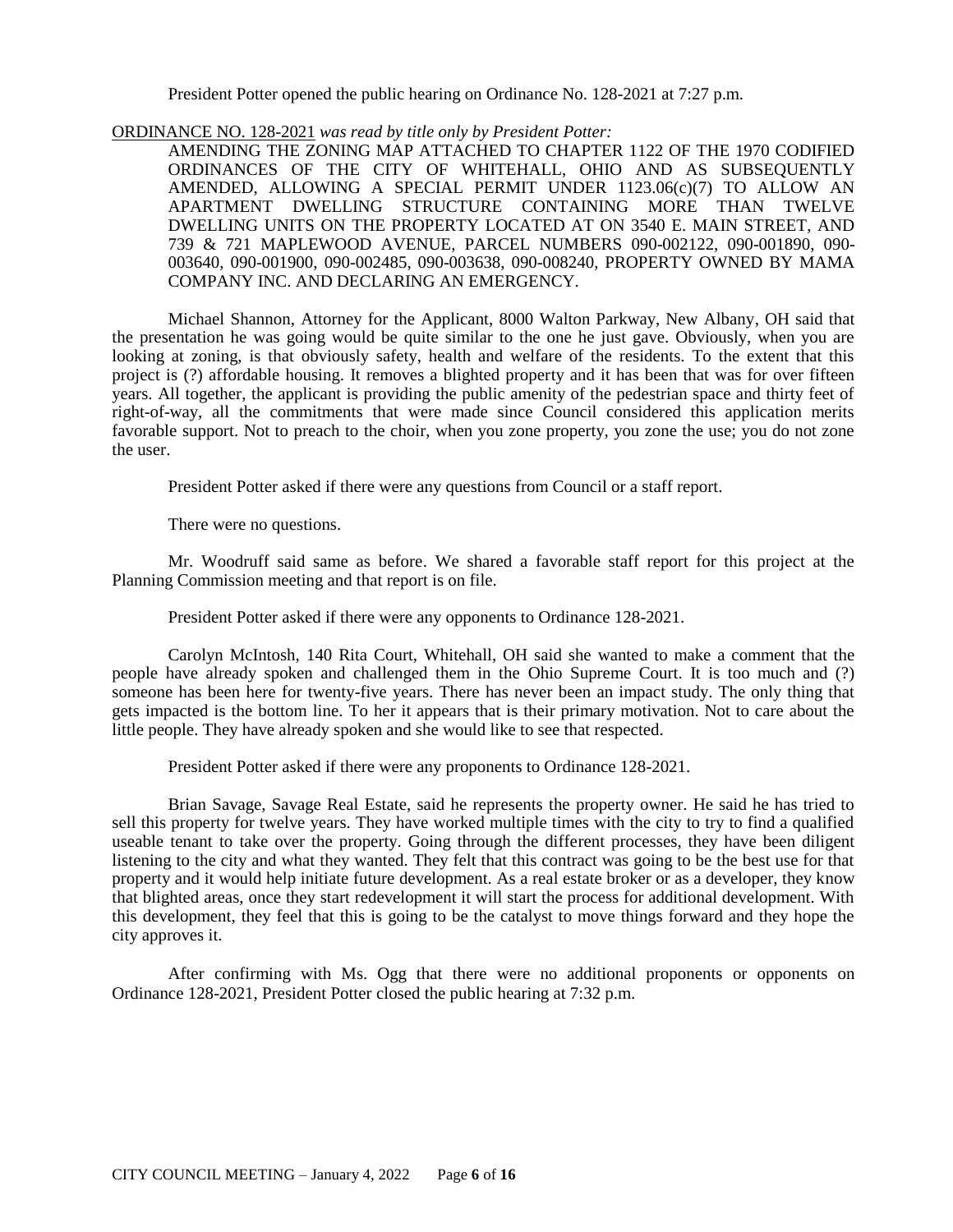President Potter opened the public hearing on Ordinance No. 129-2021 at 7:32 p.m.

ORDINANCE NO. 129 -2021 *was read by title only by President Potter:*

AMENDING THE ZONING MAP ATTACHED TO CHAPTER 1122 OF THE 1970 CODIFIED ORDINANCES OF THE CITY OF WHITEHALL, OHIO AND AS SUBSEQUENTLY AMENDED, ALLOWING A SPECIAL PERMIT UNDER 1123.10(c)(1) TO ALLOW OLIO DEVELOPMENT GROUP TO OPERATE A RESTAURANT ESTABLISHMENT WITH A DRIVE-THROUGH ON THE PROPERTY LOCATED AT 3661 EAST MAIN STREET PARCEL #090-008372-00, OWNED BY SRI REAL ESTATE PROPERTIES LLC.

Jara Barreto, 1062 Ridge Street, Columbus, OH said she is the design and development manager for OLIO Development Group and she is there to speak on behalf of Raising Cane's. They are requesting a special use permit so that they can operate a drive-thru on the east side of the building. There are canopies above this particular drive-thru. It has lights but it also have heaters and fans. They do not have anything around that parcel that would impact residential areas and they will keep the same hours as businesses in the area. They feel the drive-thru is an appropriate use and is consistent with the surrounding uses.

Councilperson Kantor asked about the hours of operation and how many employees will they have.

Ms. Barreto replied, the hours of operation are 9:00 am until 9:00 pm. with sixteen employees. Although Raising Cane's does include a drive-thru, the careful thought-out architecture and aesthetically pleasing front patio will make it a perfect addition to East Main Street.

Councilperson Dixon said that Raising Cane's reputation preceded them. People are excited about having a Raising Cane's nearby and not having to go out to Reynoldsburg. That is a great thing. At this time, Mr. Dixon passed something out to all Council members and the Mayor. He said he notices as business come into Whitehall and he is all for that, there tends to be an increase in litter certainly. Before Burger King was there, he never had Burger King trash in his yard but now he does and the same thing with Target bags. He knows that many citizens speak out about this and have concerns. It has been shown that nearly fifty percent of the litter that exists out there is fast food litter. Given that, it concerns him and with a drive-thru. There is one overarching thing that concerns him and that is the environment. There are two prongs to that, one is litter and one is air quality. Cars sit in long lines with their exhaust filling up the air. There is alot of things to concern oneself with Whitehall and its successes. One of them is the quality of life, air quality etc. and so there is that and as he said before his concern about the litter. What proactive measures are in place that Cane's has in biodegradable takeout wares, bags, cups, utensils, etc.

Ms. Barreto replied that she has not been in any conversations regarding the actual, not production, but their actual team members and how they handle things inside the restaurant, like napkins. Her involvement with Raising Cane's is more in the actual architectural portion of it and how it will sit in the actual community. One thing she can tell them about the actual restaurant is they will have areas inside and outside for trash. Besides telling people there is a trash can for the litter, there is really not much more she can provide but the architectural portion of the building.

Councilperson Dixon asked if there was anyone with Ms. Barreto that does represent Raising Cane's and would be available to answer these questions?

Ms. Barreto said she could definitely talk with someone from Raising Canes and get back to Mr. Dixon about the impact on the environment and their packaging solutions, which is not something that was actually in their conversations.

Councilperson Dixon said it was a multi-national corporation and he would hope they would have a responsibility and be proactive about the community.

Ms. Barreto said she is sure they have it but she is not part of that conversation.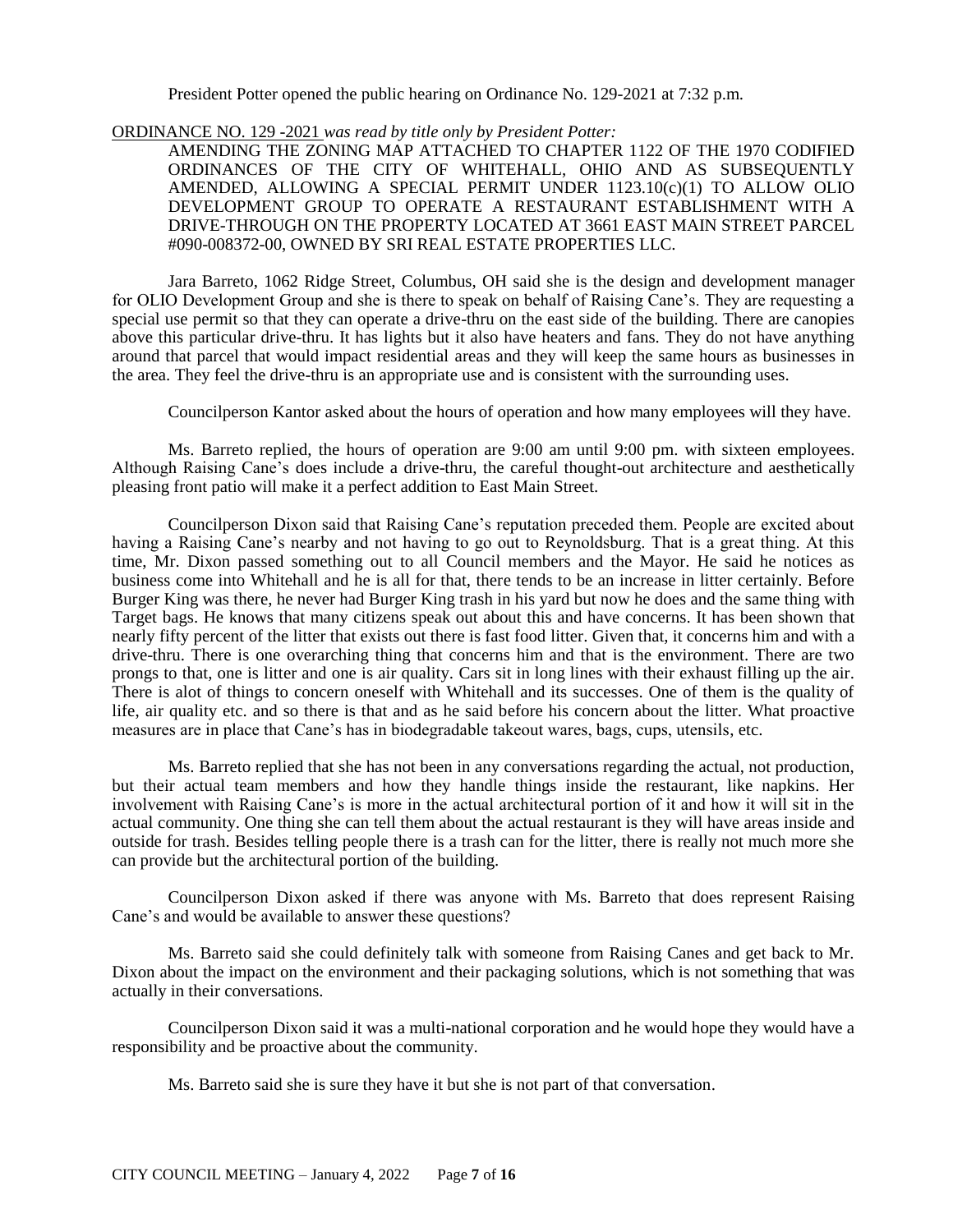Councilperson Dixon said so you personally are not sure.

Ms. Barreto replied no.

Councilperson Dixon said he was not sure about his next question. He thinks it is important. It is one thing to perhaps educate the public in whatever means we have available, littering, signage, etc. but that also goes to the company itself and what they do to be proactive about non-littering campaigns. What anti-littering signage or verbiage on bags or cups you currently have or intend to have.

Ms. Barreto said she could not answer the question. Like she mentioned before, she sticks to the actual design of the building not the production. She said she would try to find out that information because she thinks it is important care for the environment. What can be done is labeling of all trashcans, make sure they are at all exits and at specific areas inside our restaurants, so that when we go there it is obvious where the trash needs to go. That is design wise how she can help this.

Councilperson Dixon said he had one last thing and he asks these questions because he thought he might be able to get answers for them. What is Cane's commitment to the environment both globally and local?

Ms. Barreto said one of the things she can say is that every single piece of equipment they do have in the kitchen is the best they can possibly have in a fry kitchen. It is equally responsible. They try to source everything that they can because the environment not only needs the actual future of the air but how you make a community also part of your restaurant. She thinks that is where she can speak of. She knows that all their equipment and the units that they use are energy saving, less pollution in the water and not having dirty oil in our restaurants.

President Potter asked if there were any opponents to Ordinance 129-2021.

There were no opponents.

President Potter asked if there were any proponents to Ordinance 129-2021.

There were no proponents.

After confirming with Ms. Ogg that there were no additional proponents or opponents on Ordinance 129-2021, President Potter closed the public hearing at 7:45 p.m.

President Potter opened the public hearing on Ordinance No. 130-2021 at 7:46 p.m.

### ORDINANCE NO. 130-2021 *was read by title only by President Potter:*

AMENDING THE ZONING MAP ATTACHED TO CHAPTER 1122 OF THE 1970 CODIFIED ORDINANCES OF THE CITY OF WHITEHALL, OHIO AND AS SUBSEQUENTLY AMENDED, ALLOWING A SPECIAL PERMIT UNDER  $1123.10(c)(1)$  TO ALLOW MS CONSULTANTS, INC. TO OPERATE A RESTAURANT ESTABLISHMENT WITH A DRIVE-THROUGH ON THE PROPERTY LOCATED AT 3646 E. BROAD STREET PARCEL #090- 000193-00, OWNED BY GILLIGAN COMPANY, LLC.

Brian Montgomery, MS Consultants, 2221 Schrock Road, Columbus, OH and Bob Gearheart, Gilligan and Company, 3163 Fisher Place, Upper Arlington, OH were here tonight to request a special permit to operate a Dunkin Donut restaurant with a drive-through at 3646 E. Broad Street. It is approximately two thousand three hundred square foot building with two order points in the back. The exterior of the building will be brick with glass windows. There is a single access point on East Broad Street with a counter clockwise traffic pattern around the building. There are twenty parking spaces, which complies with the zoning code. There is pedestrian access from the sidewalk on East Broad Street that will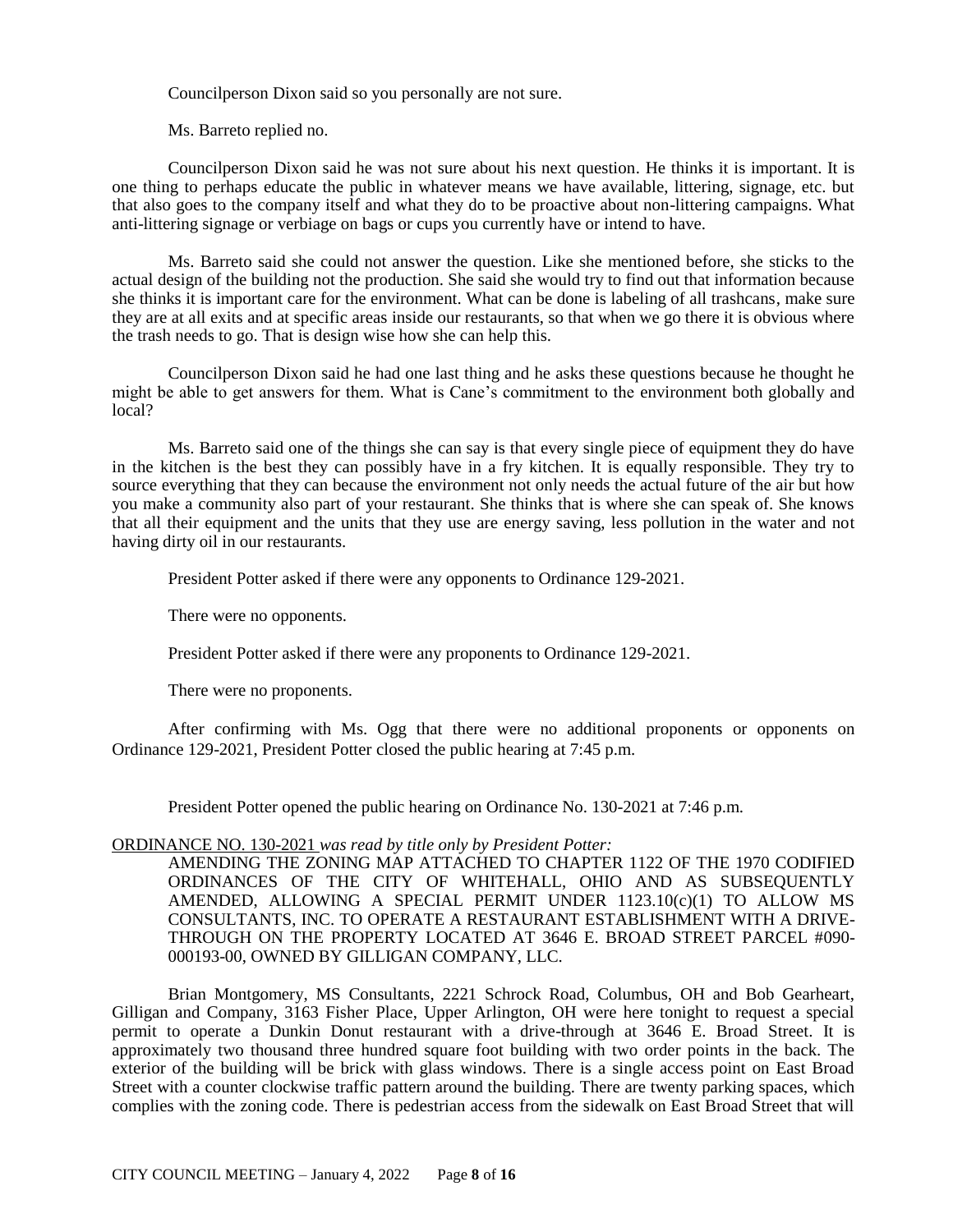encourage pedestrians to come inside the building. The owner has also agreed to install a City of Whitehall sign on the property to mark entry into the city.

President Potter asked if the city had a staff report it would like to share.

Mr. Woodruff said the staff report is on file Mr. President.

President Potter asked if there were any questions from Council.

Chairperson Dixon said he had a couple of questions. He was trying to look at the plans and see what was going on. He is curious as to what the entrance and exit situation is. Is it one exit and one entrance, is it two, or if there is one large one on Broad or how does that work out.

Mr. Montgomery said there is one large entrance on Broad Street, that was done in order to facilitate not having traffic coming in and out of one entrance on Broad Street and the other to allow for circulation of the delivery trucks onto the property.

Chairperson Dixon said his does not seem as clear as the one up there. His concern is about the busyness at this location. He is sure that there are many people out there, including himself that love Dunkin. This is right across from Kroger's with an entrance and exit there. It is right near the intersection of Maplewood and Broad. There is a lot of stuff going on right there, you have an entrance close to yours, as well as Lowes, and Walgreen's right there. Is there anything you might know or Mr. Woodruff as far as traffic studies? You know people are going to want to go east out of Dunkin and the traffic is going to be piled up at the traffic light at Maplewood. That really concerns him because Bob Summerall's Tires/AAA was not that busy so it was not such a big deal with the traffic. He thinks Dunkin's will be much busier than that. His concern is about the added traffic onto Broad at many different times of the day.

Mr. Montgomery said their hours of operation are 5:30 am until 8:00 pm. They have seventy five to eighty percent of their business in by 10:00 am. That is just the nature of how the business works. Most people are coming in getting coffee and donuts and they are in and out very quickly. There is a small window where you could have that, but the fact that we have the three windows that allows cars to get in and out quickly. They do not feel that will be an issue as far as that time and early morning before the other businesses are even open.

Chairperson Dixon asked if there were entrances and exits at the back of the property where they can turn onto Town & Country or Lowes.

Mr. Montgomery replied there is.

Chairperson Bailey asked if there was an average response time to filling an order.

Mr. Montgomery said they can get three cars a minute and they can one hundred eighty cars an hour.

Chairperson Bailey wanted to know how many cars would that be in a minute, three minutes or in ten minutes. Is there any way to demonstrate how often a car will be leaving as they pick up their order and exiting the property?

Mr. Montgomery said based on the flow and doing roughly three cars per minute, he does not know if he can give him the exacts.

Chairperson Bailey said so it somewhat controlled. There will not be ten cars in line leaving all at once.

Mr. Montgomery said you are correct and right.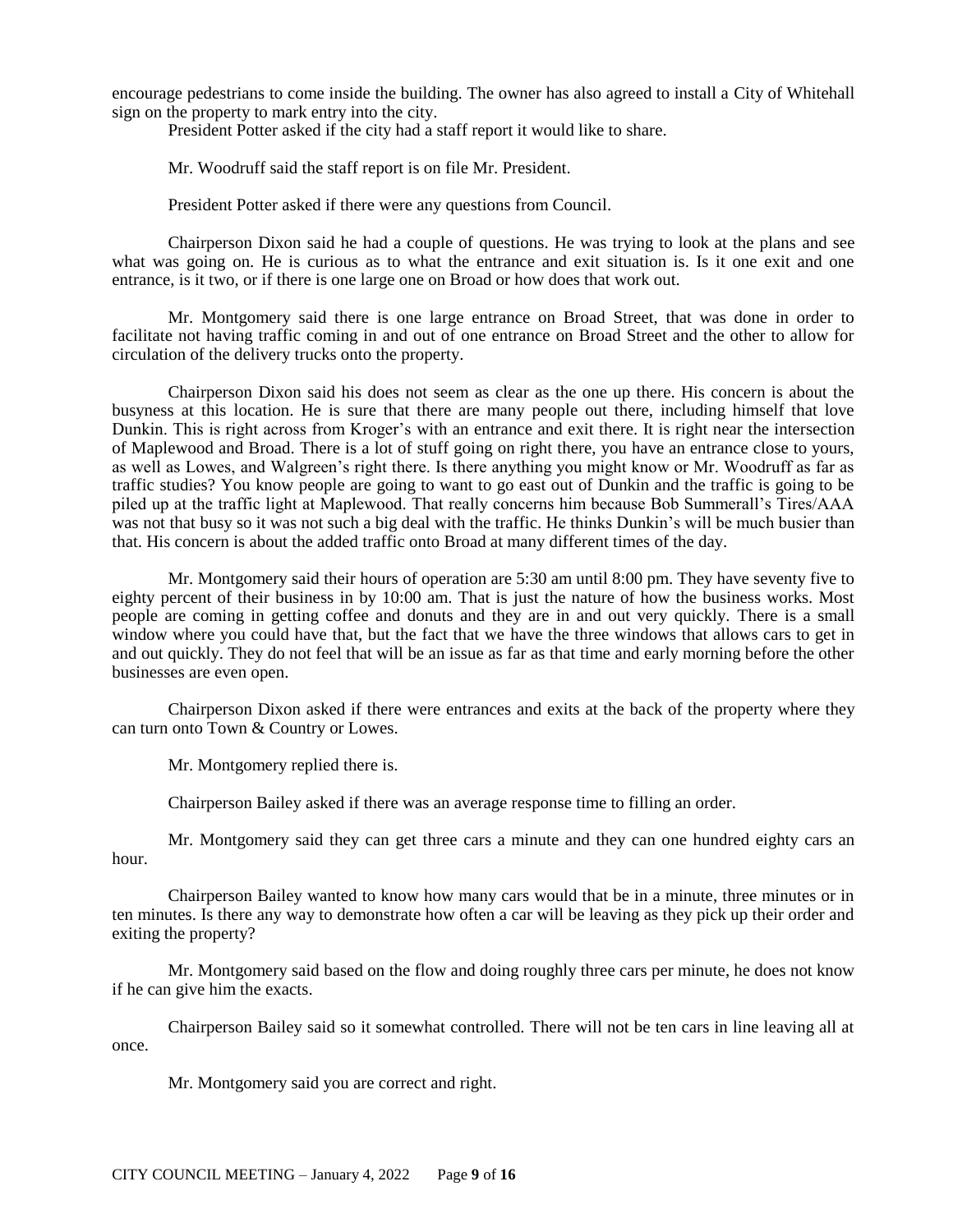Chairperson Dixon said to that, he might add, while there might not be ten cars leaving at the same moment, if traffic is really bad on Broad Street they may stack up trying to get out. It is just a concern. Mr. Montgomery said that is why the other exit points are there.

Chairperson Kantor asked if he could show the back of the lot plan. They can come in between Lowes and the open field. On the east side, there is also access. (Many people talking at once) You actually have five entrances if you count the exit at McDonalds.

Chairperson Bailey said the volume of cars exiting onto Broad Street could be reduced by fifty percent because of those exits.

President Potter said he suspects that during busy time's people find it hard to get onto Broad Street especially going east (Many people talking at once).

Chairperson Bailey told President Potter that the other thought he had, and Mr. Woodruff could correct him, was he believes that property to be one of the biggest ones on Broad Street upgraded or whatever is being proposed.

Mr. Woodruff said yes, this site is in the first phase of the OPWC Broad Street Reconstruction.

Chairperson Bailey said this may be where he is mistaken, but is it not also in phase 1, 2 and 3 is an improvement or adjustment to the traffic light function all the way through that corridor on Broad Street.

Mr. Woodruff replied that it is not necessarily part of the OPWC but he will say they are finalizing the fiber installation project and traffic signalization project that will coordinate the lights all along Broad Street with the ultimate goal that there would be signalization coordination all the way from downtown and out to 270. He believes this is the project Mr. Bailey is getting to.

Chairperson Bailey said to Mr. Dixons point, it is a valid concern and one they raise at almost every time and how that traffic will affect existing traffic. He was satisfied when he saw this layout and he went over there and watched it. His biggest concern is the bus stop.

Mr. Woodruff said if he could Mr. President, just to piggyback on that, it is one of the reasons they worked with the applicant to ensure there were additional access, ingress and egress points off of the site that could get to a traffic signal. One of the larger issues they have on all of their commercial corridors and this was part of the conversation they had with their corridor rezoning is just the sheer number of curb cuts that exist in Whitehall. Currently, mistake him if he is wrong, he is having trouble visualizing it in his head, the entire front of Bob Summerall Tires is cub cut. Right. It is taking almost the entirety of the width of the current property and reducing the amount of curb cut. If you look at other jurisdictions that were built up later than Whitehall's Broad, Hamilton and Main were developed, what you will see in those jurisdictions are access roads behind the property that ultimately come out to a traffic signal so that they can control access onto the major road. Unfortunately, we do not have that the way the properties were developed in Whitehall. In talking with the applicant, they wanted to ensure that there was the ability for people either going from the light to the site or from the site to the light to be able to get on and off the property. That is one of the reasons that the site is ultimately developed this way was to reduce the direct impact onto Broad but then again, he would reiterate the entirety of the site currently is a curb cut.

Chairperson Kantor wanted to know about west turns from the site, as that would be five lanes along with people coming out of Kroger's and the light at Maplewood. If there is someone coming out of Dunkin going left/east and you have someone coming out of Kroger's going west, that is a problem.

Mr. Woodruff said again, when staff evaluated it, they felt like the ability to get to other traffic signals mitigated that and because the applicant currently on the site has the entire length of the property as a curb cut, they felt like this was a better solution to go to one curb cut rather than two curb cuts. They have to remember that this is being redeveloped in an already established area.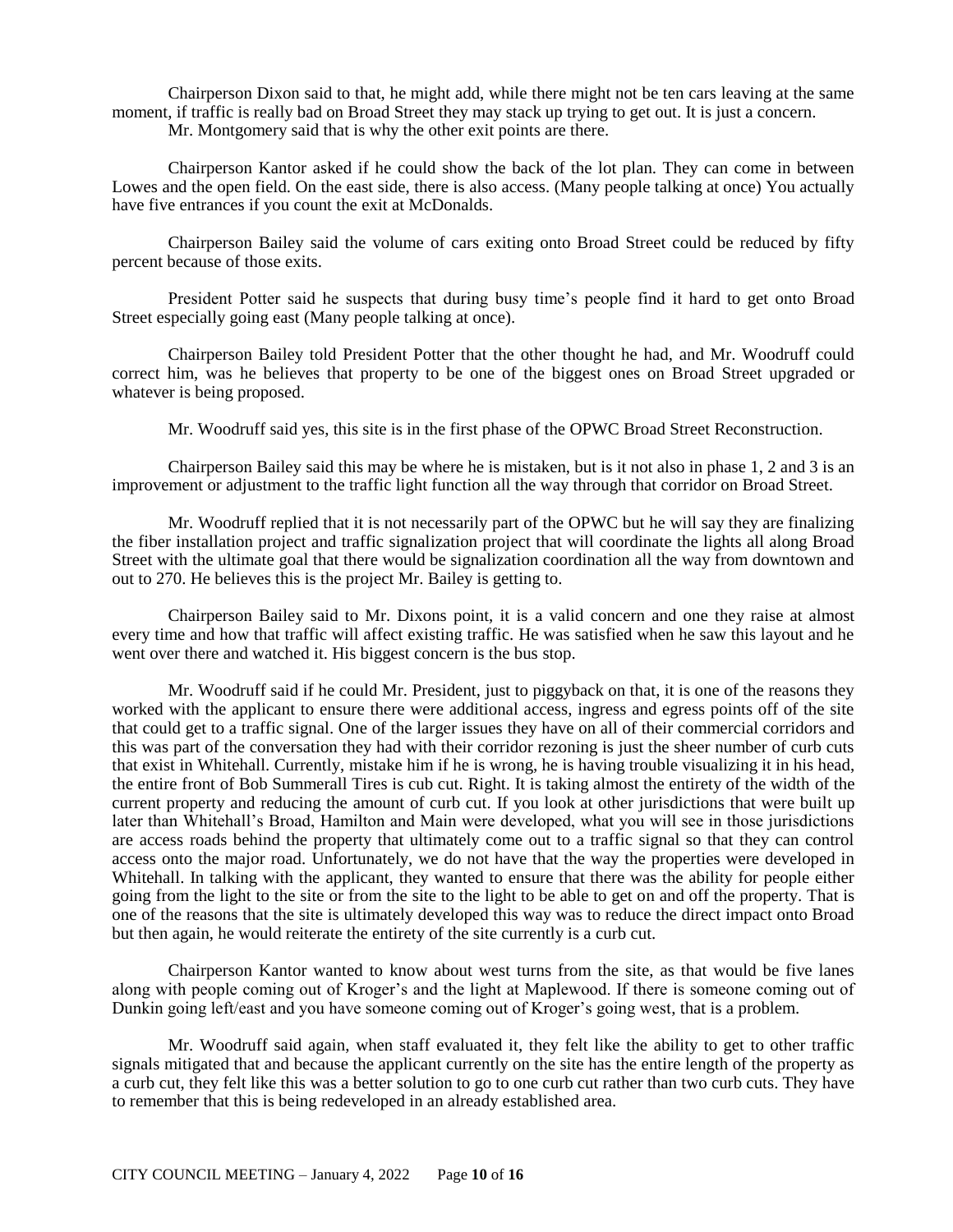Chairperson Dixon asked if there was any way to at least have a no left turn sign there and a little median island at the entrance/exit (any people talking at once).

Mr. Woodruff said again, as they worked with the applicant to go to one curb cut as opposed to multiple curb cuts, the width of this particular access point is because of the delivery trucks they have, so if you put the little pork chop in the middle to reduce the amount of people turning left, then their delivery trucks would have a hard time getting on and off the site.

Chairperson Bailey said with the eastern exit, you could conceivably go out that exit and go down to the next light from that property.

Mr. Woodruff said the other thing he would say as having grown up with friends who used to own a donut shop down on Robinwood, the majority of the traffic, the reason if he were to guess that this applicant selected the north side of the road is they wanted downtown morning traffic, that will inevitably be right in/right out. When Burger King was buying Jolly Pirate, they tried to get Jolly Pirate to go somewhere else in Whitehall but at the time, we could not find a location that was on the north side of Broad that they would locate to. The vast majority of their sales are in the morning as people head downtown. It ends up being right in/right out in practical nature.

Chairperson Dixon said behind the current business that exists, there is tangle/grouping of trees that exist, as someone who belongs to the Arbor Day Foundation; he always concerns himself with trees. Are they going to be completely uprooted? Is something else going to be planted there? Are any of the going to be saved?

Mr. Montgomery said on the plan that is up on the screen, the majority of the trees will stay except for the ones that are in the entranceway, but the majority will be staying.

Chairperson Dixon asked what Dunkin's positions are on the environment as far as littering, not just positions but do they have recyclables, biodegradables, things like that.

Mr. Montgomery said Dunkin is franchised. Most are franchised and they do have a one tree planted program that they do. What he can say about the trash and everything is that they have monthly meetings with the operations team and as part of that monthly meeting, there are numbers that they go through and one is guest satisfaction service (GSS). When they go through that, because what their guests are telling the really matters and part of one of the criteria is within that GSS is cleanliness of the store. He cannot speak locally for Dunkin, but he can tell you that they take a lot of pride in training their employees to do the best they can. They are buying this for a reason and they want to make sure their guests are not coming into a building with trash on the ground.

Chairperson Dixon said he appreciates any proactive measurers in that department because anything that anyone can do is important.

President Potter asked if there were any opponents to Ordinance 130-2021.

Lisa Cotterman, 653 Maplewood Avenue, Whitehall, Oh said she works in Lewis Center. She goes to the Burger King that is right next door to a Dunkin Donut on 23. Every day she sees the traffic that backs up at Dunkin Donuts waiting in line and she cannot even get through the traffic to get around the back to where she wants to be. She is concerned that this is not big enough for the amount of parked traffic waiting in a line in a cue. She asked that she be shown how people are going to get out to go to a light.

Mr. Woodruff said Ms. Cotterman that exit there would get you to the drive that is currently behind the old Bob Summerall Tires.

Ms. Cotterman said so she is at the inside ordering window and where is she picking up her coffee.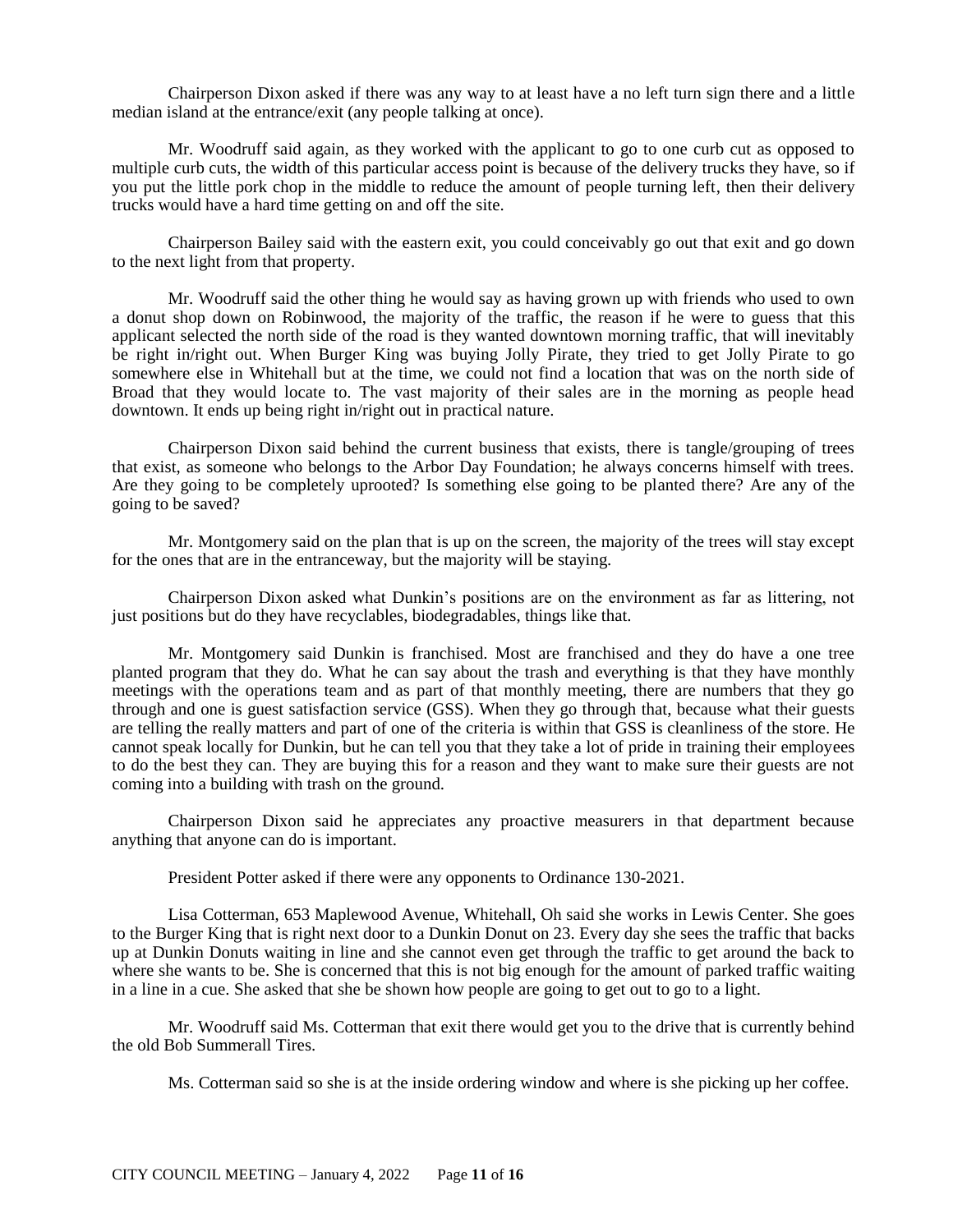Mr. Woodruff said on the right side.

Ms. Cotterman asked how does she get out of the back. (many speaking at one time) So she just goes around the circle? (many speaking at one time) So she will be in the traffic with people coming in and exiting as well? (many speaking at one time)

Mr. Woodruff said yes, that is correct.

Ms. Cotterman said all the traffic is one way and asked Mr. Woodruff if he does not see a problem with this?

Mr. Woodruff replied no.

President Potter said because everyone will be going one way. You will circle around the building and you just go around.

There was additional discussion about the direction of the traffic flow around the building and they called it a roundabout and you may have to yield to incoming traffic.

Mr. Woodruff said he appreciates the concern. As they have evaluated it, given their codes requirement on the amount of stacking that is required of a drive through and this exceeds that stacking by a significant factor so while he understands Ms. Cotterman's concern they do not share the same concern.

Mr. Montgomery said just to circle back on that, he does not know what the one on High Street Ms. Cotterman is referencing, he is not sure if it is a single or double window. This one has three windows. You have the pay window, the pick-up window and you actually have a third window if you have a large order you can pull up to that window and it takes away some of the traffic. Secondly, you see there are eight or nine cars before you get to the canopy and they have the double lanes going all the way down the right side so you can fit another eight cars there and he feels like there is plenty of room.

Mr. Woodruff said if he is not mistaken, the city code requires stacking for seven and Mr. Montgomery just described stacking for significantly more than that.

President Potter asked if there were any proponents to Ordinance 130-2021.

There were no proponents.

Chairperson Dixon said he wanted to ask Mr. Woodruff, he knows the folks sitting at home, when there are things up on the screen when you are done with them, could you minimize them and bring the Council meeting back up.

Mr. Woodruff said that is what they do

After confirming with Ms. Ogg that there were no additional proponents or opponents on Ordinance 130-2021, President Potter closed the public hearing at 8:09 p.m.

# . VERIFICATION OF COPIES:

President Potter requested a roll call on whether each member of council received a copy of each item of legislation listed on the agenda prior to the meeting, including any add-on legislation. On a roll call vote, all members responded in the affirmative.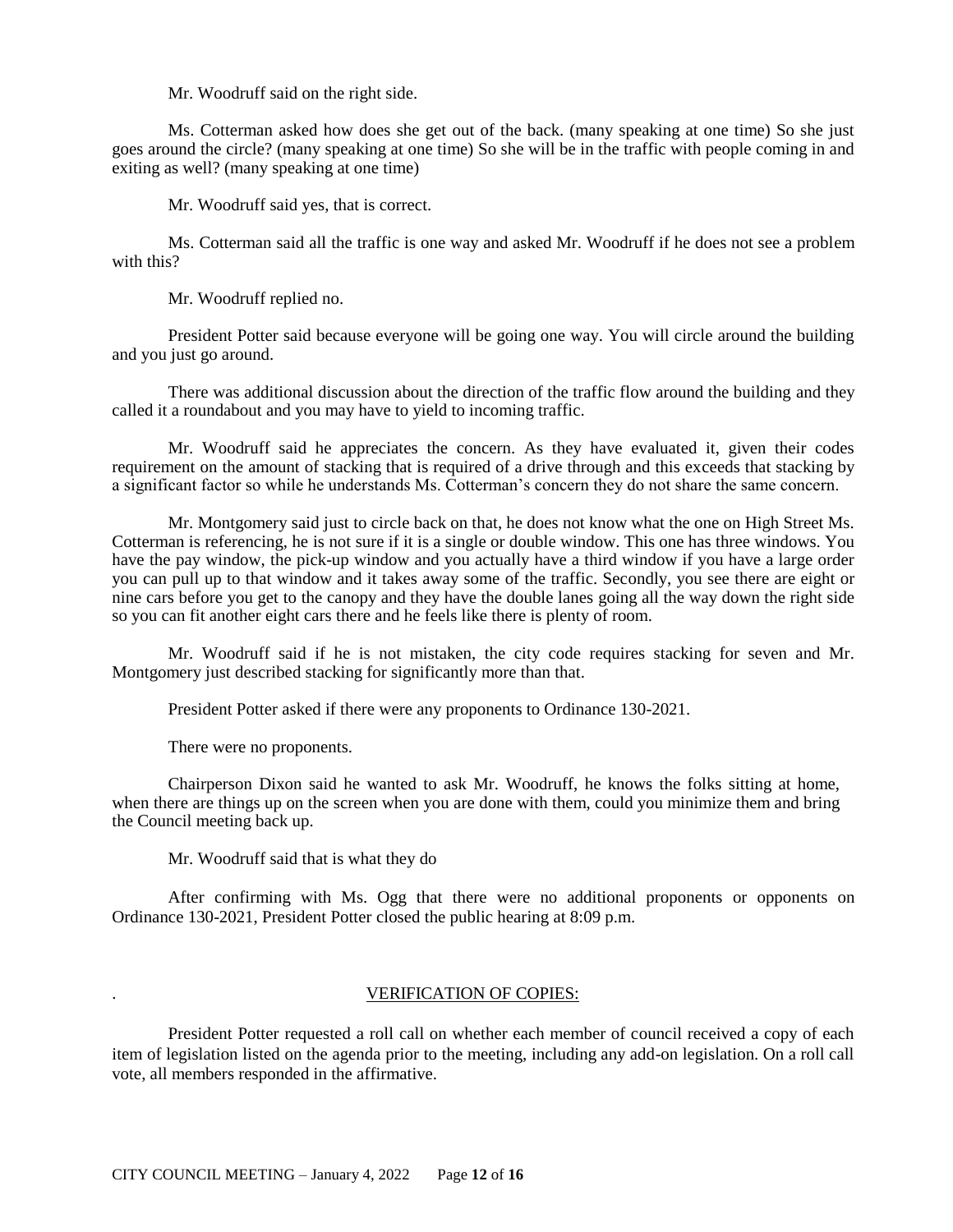### THIRD READING:

ORDINANCE NO. 127-2021 *was read by title only by President Potter:*

AMENDING THE ZONING MAP ATTACHED TO CHAPTER 1122 OF THE 1970 CODIFIED ORDINANCES OF THE CITY OF WHITEHALL, OHIO AND AS SUBSEQUENTLY AMENDED, CHANGING THE ZONING ON PROPERTY LOCATED ON 3540 E. MAIN STREET, AND 739 & 721 MAPLEWOOD AVENUE, PARCEL NUMBERS 090-002122, 090- 001890, 090-003640, 090-001900, 090-002485, 090-003638, 090-008240 FROM R-3 RESIDENTIAL DISTRICT AND GENERAL COMMERCE DISTRICT (GCD) TO A-2 APARTMENT DISTRICT, PROPERTY OWNED BY MAMA COMPANY INC. AND DECLARING AN EMERGENCY.

Mr. Shannon said to President Potter that he wanted to inform him that they came there this evening to demonstrate to Council that they would fulfill their commitments they made to Council since they last met but they feel at a disadvantage this evening to the extent that they requested emergency passage of the ordinance to the extent they do not have a full complement of council members. He asked the President to exercise his prerogative to have a member of Council to make a motion to table until the next regularly scheduled Council meeting.

Chairperson Bailey said in light of Mr. Shannon's concern, he would like to introduce Ordinance 127-2021 and move to table it until January 18, 2022. Mr. Kantor seconded the motion. There was no discussion. On a roll call vote, all members voted in the affirmative and Ordinance No. 127-2021 was adopted.

### ORDINANCE NO. 128-2021 *was read by title only by President Potter:*

AMENDING THE ZONING MAP ATTACHED TO CHAPTER 1122 OF THE 1970 CODIFIED ORDINANCES OF THE CITY OF WHITEHALL, OHIO AND AS SUBSEQUENTLY AMENDED, ALLOWING A SPECIAL PERMIT UNDER 1123.06(c)(7) TO ALLOW AN APARTMENT DWELLING STRUCTURE CONTAINING MORE THAN TWELVE DWELLING UNITS ON THE PROPERTY LOCATED AT ON 3540 E. MAIN STREET, AND 739 & 721 MAPLEWOOD AVENUE, PARCEL NUMBERS 090-002122, 090-001890, 090- 003640, 090-001900, 090-002485, 090-003638, 090-008240, PROPERTY OWNED BY MAMA COMPANY INC. AND DECLARING AN EMERGENCY.

Mr. Shannon said Mr. President, he respectfully requests the same.

Chairperson Bailey introduced Ordinance 128-2021 and move to table it until January 18, 2022. Mr. Dixon seconded the motion. There was no discussion. On a roll call vote, all members voted in the affirmative and Ordinance No. 128-2021 was adopted.

### ORDINANCE NO. 129 -2021 *was read by title only by President Potter:*

AMENDING THE ZONING MAP ATTACHED TO CHAPTER 1122 OF THE 1970 CODIFIED ORDINANCES OF THE CITY OF WHITEHALL, OHIO AND AS SUBSEQUENTLY AMENDED, ALLOWING A SPECIAL PERMIT UNDER 1123.10(c)(1) TO ALLOW OLIO DEVELOPMENT GROUP TO OPERATE A RESTAURANT ESTABLISHMENT WITH A DRIVE-THROUGH ON THE PROPERTY LOCATED AT 3661 EAST MAIN STREET PARCEL #090-008372-00, OWNED BY SRI REAL ESTATE PROPERTIES LLC.

Mr. Kantor introduced and moved to adopt Ordinance No. 129-2021 and Ms. Heck seconded the motion. There was no discussion. On a roll call vote, all members voted in the affirmative and Ordinance No. 129-2021 was adopted.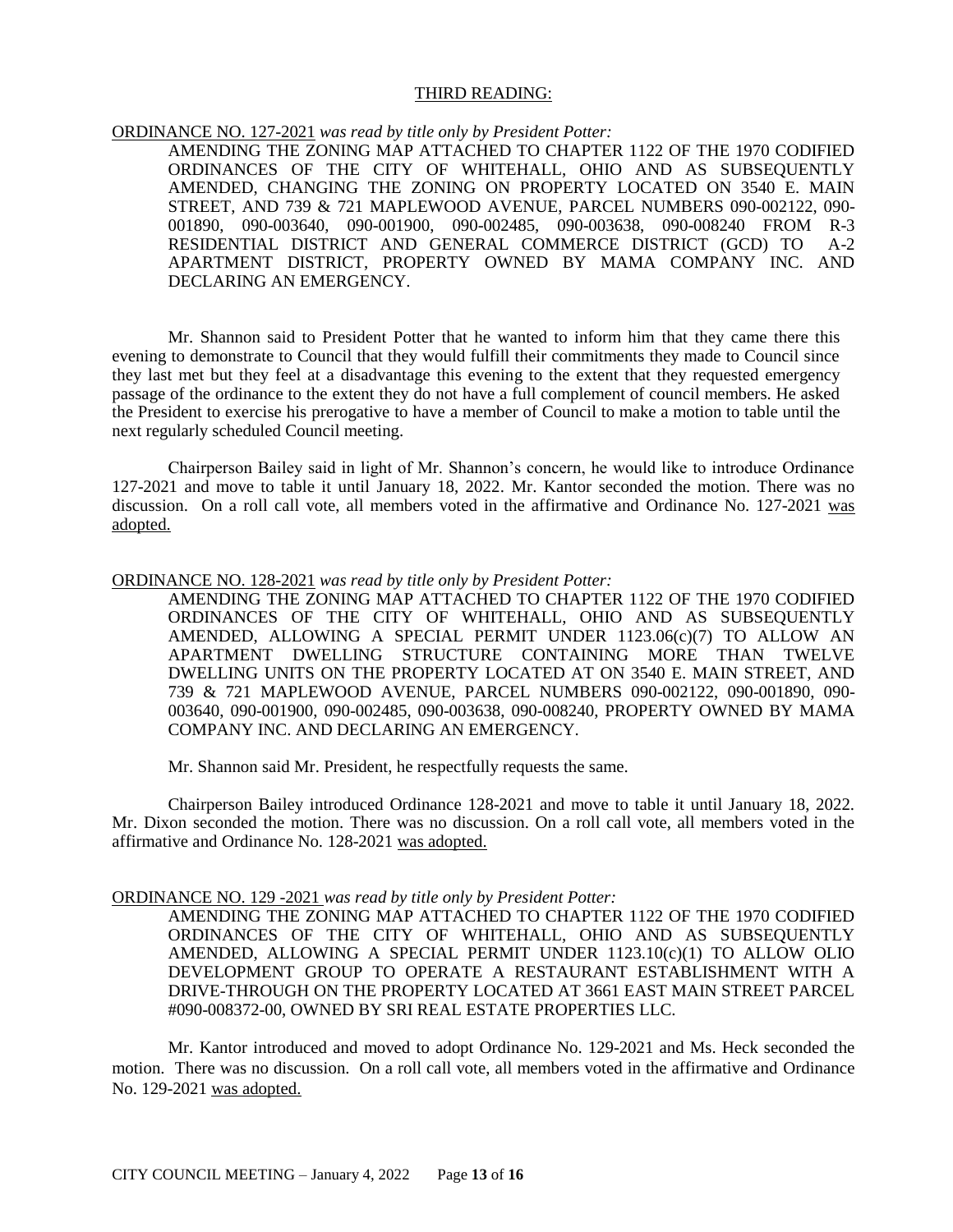#### ORDINANCE NO. 130-2021 *was read by title only by President Potter:*

AMENDING THE ZONING MAP ATTACHED TO CHAPTER 1122 OF THE 1970 CODIFIED ORDINANCES OF THE CITY OF WHITEHALL, OHIO AND AS SUBSEQUENTLY AMENDED, ALLOWING A SPECIAL PERMIT UNDER  $1123.10(c)(1)$  TO ALLOW MS CONSULTANTS, INC. TO OPERATE A RESTAURANT ESTABLISHMENT WITH A DRIVE-THROUGH ON THE PROPERTY LOCATED AT 3646 E. BROAD STREET PARCEL #090- 000193-00, OWNED BY GILLIGAN COMPANY, LLC.

Mr. Kantor introduced and moved to adopt Ordinance No. 130-2021 and Ms. Heck seconded the motion. There was no discussion. On a roll call vote, all members voted in the affirmative and Ordinance No. 130-2021 was adopted.

#### SECOND READING:

There were no pieces of legislation for second Reading.

.

### FIRST READING:

### ORDINANCE NO. 001-2022 *was read by title only by President Potter:*

AUTHORIZING THE MAYOR TO EXECUTE A CONTRACT WITH THE BOARD OF HEALTH OF THE FRANKLIN COUNTY GENERAL HEALTH DISTRICT ("FRANKLIN COUNTY PUBLIC HEALTH" OR "FCPH") TO PERFORM MUNICIPAL SERVICES AND DECLARING AN EMERGENCY.

Mr. Kantor introduced and moved to suspend the rules on Ordinance No. 001-2022 and Ms. Conison seconded the motion. There was no discussion. On a roll call vote, all members voted in the affirmative and Ordinance No. 001-2022 was suspended.

Chairperson Bailey said he does not know if anyone has thought about this, but one day we will not have this problem. It is just not today. That is why it is so important as public officials, even though at times it might not agree with our personal feelings; we have to do what is best for the greater good and to help the public protect itself.

Mr. Kantor moved to adopt Ordinance No. 001-2022 and Ms. Conison seconded the motion. There was no discussion. On a roll call vote, all members voted in the affirmative and Ordinance No. 001-2022 was adopted.

# POLL PUBLIC:

Rochelle Willis, 612 Maplewood Avenue, Whitehall, OH said she (?) with litter and she is not putting much faith in the trashcans that are going to be put outside the fast food restaurants popping up now. She just wants to say she met with a nice group of people about a month ago; called Keep Columbus Clean. For one hour, they just spread out and picked up twenty bags of trash. Someone pulled up in the parking lots, opened the trunk and there was all of their equipment. We did not have to touch trash. They had the poles, vests, gloves and bags. It looks like Whitehall could start a little program like that. She was thinking it could be just like over at Livingston and James Road. There is a good need in Whitehall. Just today, she was walking the dogs and she saw trash from Main to Elm, just tons of it in the gutter. She has walked the dog and picked up a full bag just on Maplewood but there is only so much she can do about this.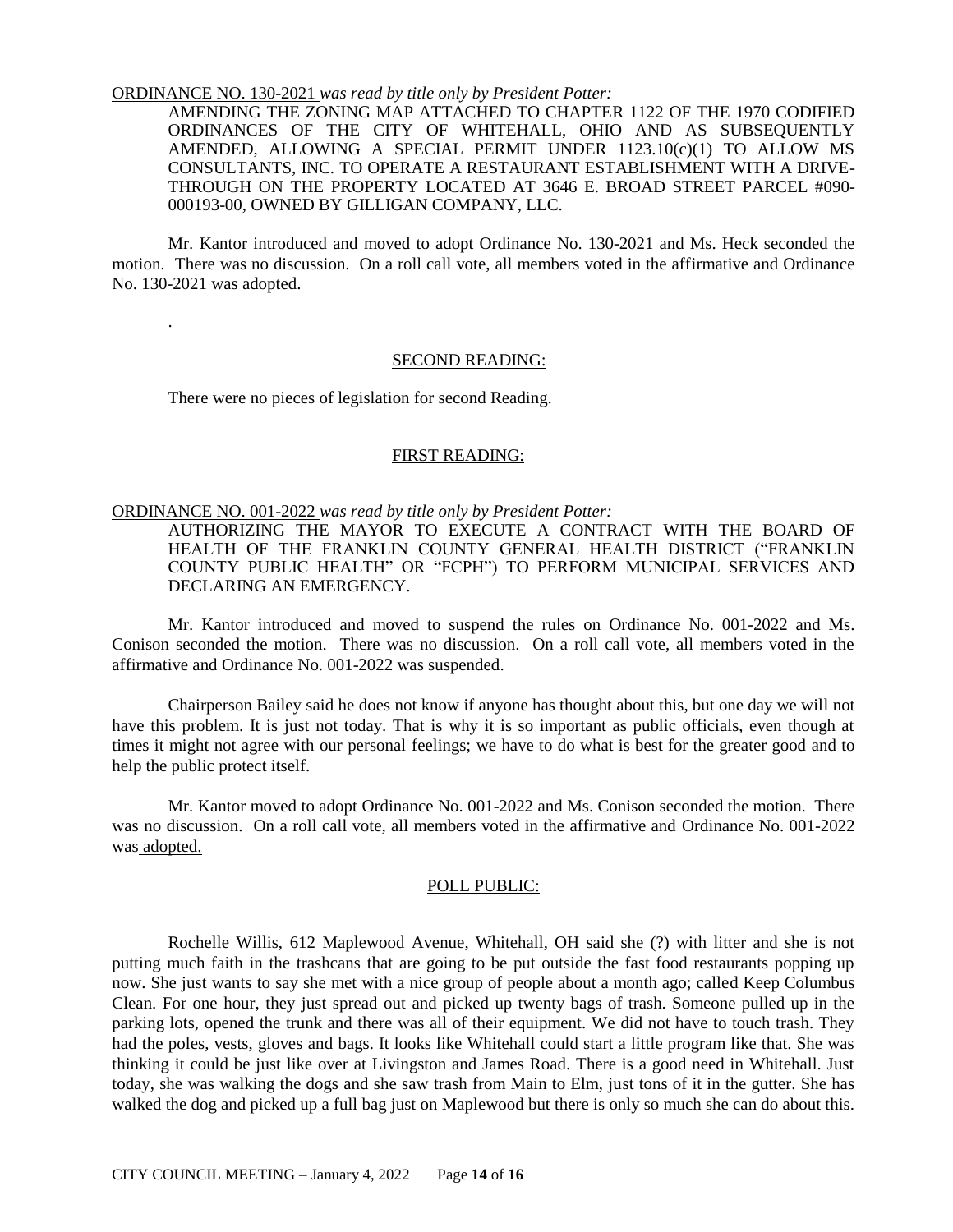Just food for thought. Maybe some type of program because she does not think it is going to get any better with the drive-through.

### COMMUNITY DATE BOARD:

There was nothing for Community Date Board.

### POLL COUNCIL:

Chairperson Bailey thanked those who attended tonight and are watching online. He wanted to thank everyone for his or her condolences this week. His mother passed away and he is thankful for all the outpouring this week as it has been healing for him and his entire family.

Chairperson Dixon said he was not aware that Mr. Bailey's mother had passed away and he expressed his condolences. He thanked the administration for bringing forth the Dunkin and Raising Canes. He enjoys them both. He thanked everyone on the dais and at city hall who have been so gracious in welcoming him to this position. He thanked all those in attendance and certainly at home, who have been so supportive of him in reaching this particular position. Some of his family are attending tonight and he has not seen them in a while. He thanked to folks from Dunkin and Ms. Barreto from Raising Cane's for coming in and making the presentations, as well as the folks from Woda Cooper and good ole Mike Shannon the former City Attorney. He has not gotten to this place without a lot of work that he has put in over the years. He cannot believe that he is here after four attempts to do so. The work that many have helped with and put in has been immeasurable. He also wanted to thank Ms. Cotterman and Ms. Willis for their comments during the meeting. To his fight, to get to this place and he would be remiss if he did not say something about all the help he has gotten over the years from the citizens. He thanked them immeasurably. Thirteen years ago, a series of events here in our government and among those in charge of it, unwittingly unleashed upon themselves, not an ally of our towns (?), but an adversary. Those events that built upon each other brought out a level of fight, born out of a demand for a more respectful, principled government executed in the people's name. It is their underestimation of a citizen's fight then, coupled with an arrogance of power, which created a situation that came to be a collective migraine of their own making. The persistent, (?) citizen. That creation jolted to life by them then, which you see seated before you today as duly elected representative of the people. It is on the people's shoulder he sits then, to them and them alone who he is proudly indebted.

Chairperson Conison said she wanted to thank everyone for viewing and for watching. She said to Bob that his mom was certainly one of a kind, had a fighting spirit, was fun loving and always had a good thing to say about everybody. She will be greatly missed in this community. She was a member of many community organizations. It is nice to see so many friends she has not seen in person in such a long time. She has a childhood friend there tonight who is wonderful to see. There is someone sitting in the back who was instrumental with helping her son and she is grateful for that. She thanked everyone for saying yes to Raising Cane's and Dunkin Donuts. Her kids said now there is a reason to come to Whitehall.

Chairperson Kantor thanked everyone for coming and said that it was nice to see a crowd out there. He wished everyone a Happy New Year. He thanked and wished the new members of Council good luck. He thanked Ms. Willis for her comments. He is hoping they can get something started like that. He expressed his condolences to Mr. Bailey over the loss of his mother. He welcomed Raising Cane's and Dunkin Donut's.

Chairperson Heck thanked everyone for watching from home and that it was nice to see so many new faces there tonight. She thanked everyone who got up and spoke. She knows that it is not easy. She welcomed the new members and she hoped everyone had a nice, safe holiday.